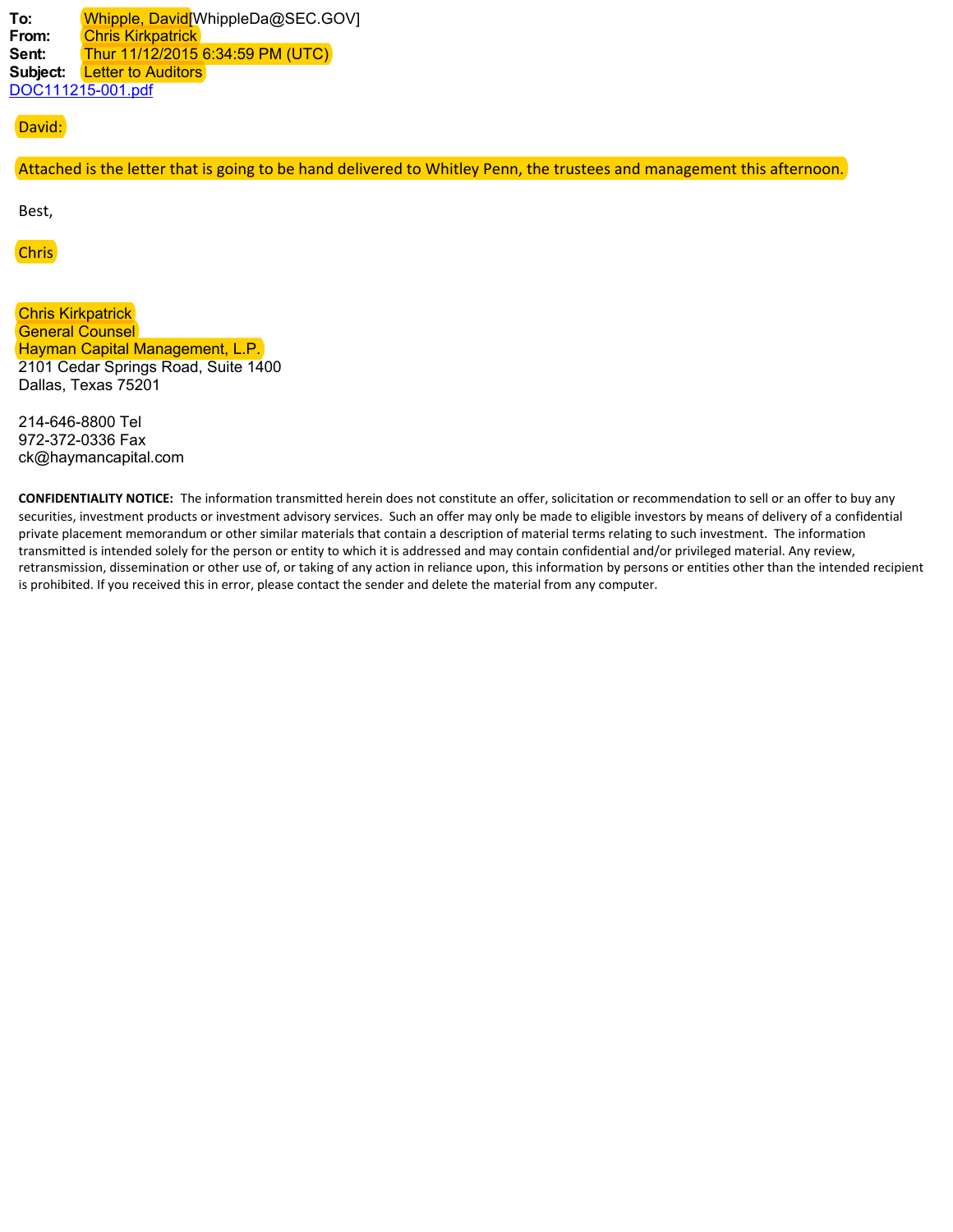### November 12, 2015

## Mr. Larry Autrey Managing Partner Whitley Penn LLP 8343 Douglas Avenue, Suite 400 Dallas, Texas 75225

**Mr. James Penn Mr. 8.** Glen Whitley 1400 West 7th Street, Suite 400 Fort Worth, Texas 76102

### **Gentlemen:**

This letter is directed to Whitley Penn, LLP ("Whitley Penn") as the auditor for United Development Funding III, L.P. ("UDF 111"), United Development Funding IV ("UDF IV"), United Development Funding Income Fund V ("UDF V"), and United Mortgage Trust ("UMT") (collectively, the "Companies"), which file periodic reports with the Securities and Exchange Commission ("SEC") and are affiliates of each other. Each of the Companies is externally managed or advised by the same principal group of related individuals. As you know, the Companies generally engage in the business of unregulated lending to residential real estate developers, primarily in North Texas and to the same group of developers. Based on a review of the Companies' periodic filings (10-Ks, 10-Os, 8-Ks, proxy statements and offering documents) (the "Filings"), visits to numerous project and development sites, and a review of county property records (central appraisal districts and deed recordings), a number of questions are raised about (i) the legitimacy of the financial and other relationships between affiliated entities and individuals and (ii) several accounting irregularities. There are not only significant issues regarding the adequacy of the disclosures in the Filings, but there are likely material misstatements in the audited financial statements for the fiscal years ending 2012, 2013 and 2014 and the interim quarterly filings for the same periods. The questions raised about the UDF structure and the reliability of the published financial statements are detailed below.

| <b>Entity</b>                            | <b>Commission</b><br><b>File Number</b> | Corporate<br><b>Address</b>                             | <b>Total Assets</b><br>(Book Value) |
|------------------------------------------|-----------------------------------------|---------------------------------------------------------|-------------------------------------|
| <b>United Mortgage Trust</b>             | 000-32409                               | 1301 Municipal Way, Suite 220<br>Grapevine, Texas 76051 | \$187.6<br>million                  |
| United Development Funding III, L.P.     | 000-53159                               | 1301 Municipal Way, Suite 100<br>Grapevine, Texas 76051 | \$392.0<br>million                  |
| United Development Funding IV            | 001-36472                               | 1301 Municipal Way, Suite 100<br>Grapevine, Texas 76051 | \$684.1<br>million                  |
| United Development Funding Income Fund V | 333-194162                              | 1301 Municipal Way, Suite 100<br>Grapevine, Texas 76051 | \$43.9<br>million                   |
|                                          |                                         | <b>Total Assets</b>                                     | \$1.3<br>billion                    |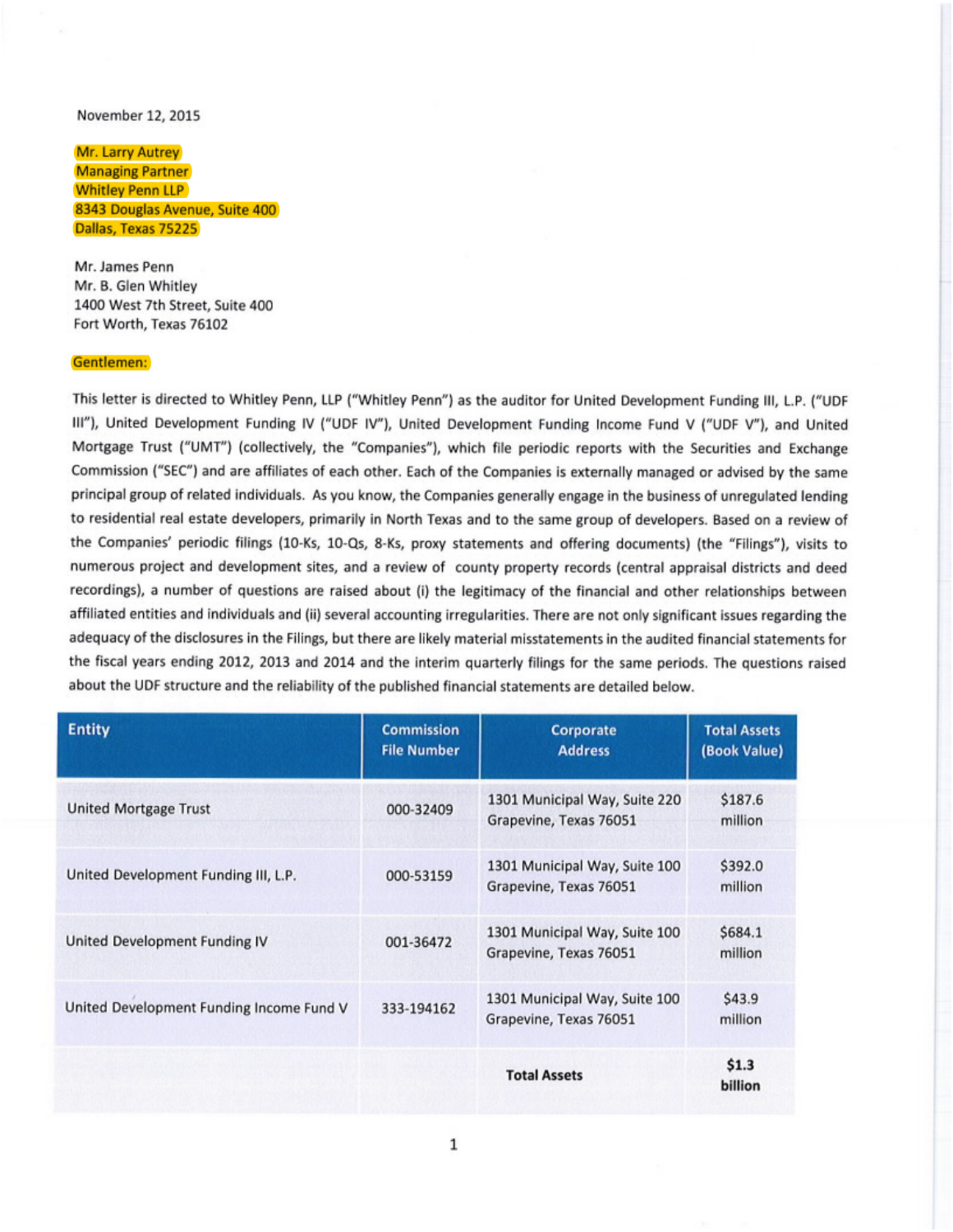### **Summary of Key Observations:**

- The primary assets of the Companies are loans, and the book value of assets is likely materially overstated, either because the loans have insufficient reserves or have inadequate collateral supporting them.
- Loans accrue larger and larger balances for years (more than doubling in some cases) without ever generating any cash receipts, which lead to concerns about the accounting treatment of these loans, including how income is recognized and later capitalized to long-term asset accounts. This raises serious questions about the carrying value of the loans and the potential for materially overstated book value of assets.
- Management fees are assessed on the value of assets under management. If the book value of the Companies' assets is materially overstated, the external manager has and is improperly receiving inflated management fees.
- UDF Ill and UDF IV are not accruing any provision for loan losses despite a material outstanding balance of past due loans (loans that have matured without being repaid or extended).
- UDF Ill, UDF IV and UMT are not reserving against loans that have a high probability of being impaired (loans that remain outstanding but that have not matured).
- Loans to UDF IV's largest borrower do not appear to be arms-length transactions. These loans are typically not repaid upon maturity and UDF IV does not receive any compensation for such extensions.
- The largest borrower of UDF Ill represents 43% of loans. The largest borrower of UDF IV represents 66% of loans. While this concentration risk is disclosed, it is not disclosed that the largest borrower of both UDF Ill and UDF IV is the same.
- The largest borrower of UDF III and UDF IV is likely insolvent.
- 100% of UDF IV loans are classified as fully collectable which is likely a material misrepresentation since the largest borrower is likely insolvent.
- Material conflicts exist between executives/officers and the largest borrower which are likely negatively impacting shareholders. UDF Ill and UDF IV fail to disclose the business relationship between the borrower, affiliates and directors/officers as required by Auditing Standard No. 18 - Related Parties.
- There are disclosure issues regarding the percentage of loans secured by unimproved real property.
- UDF V's principal business activity involves issuing loans to entities that have (or had) loans due to UDF Ill and UDF IV. UDF V funds are being used to repay loans owed to UDF Ill and UDF IV, which, at minimum, is not disclosed to UDF V shareholders.
- UDF V loans are being issued to UDF Ill and UDF IV's largest borrower, and the relationship between this borrower and UDF V's affiliates is not disclosed. In fact, UDF V's Filings include statements that it will not make loans to, or participate in loans with, affiliates.
- Insiders have made loans to themselves through affiliates at interest rates below the 10-Yr US treasury rate in the form of unsecured deficiency notes and recourse obligations totaling \$63 million. At the same time, the insiders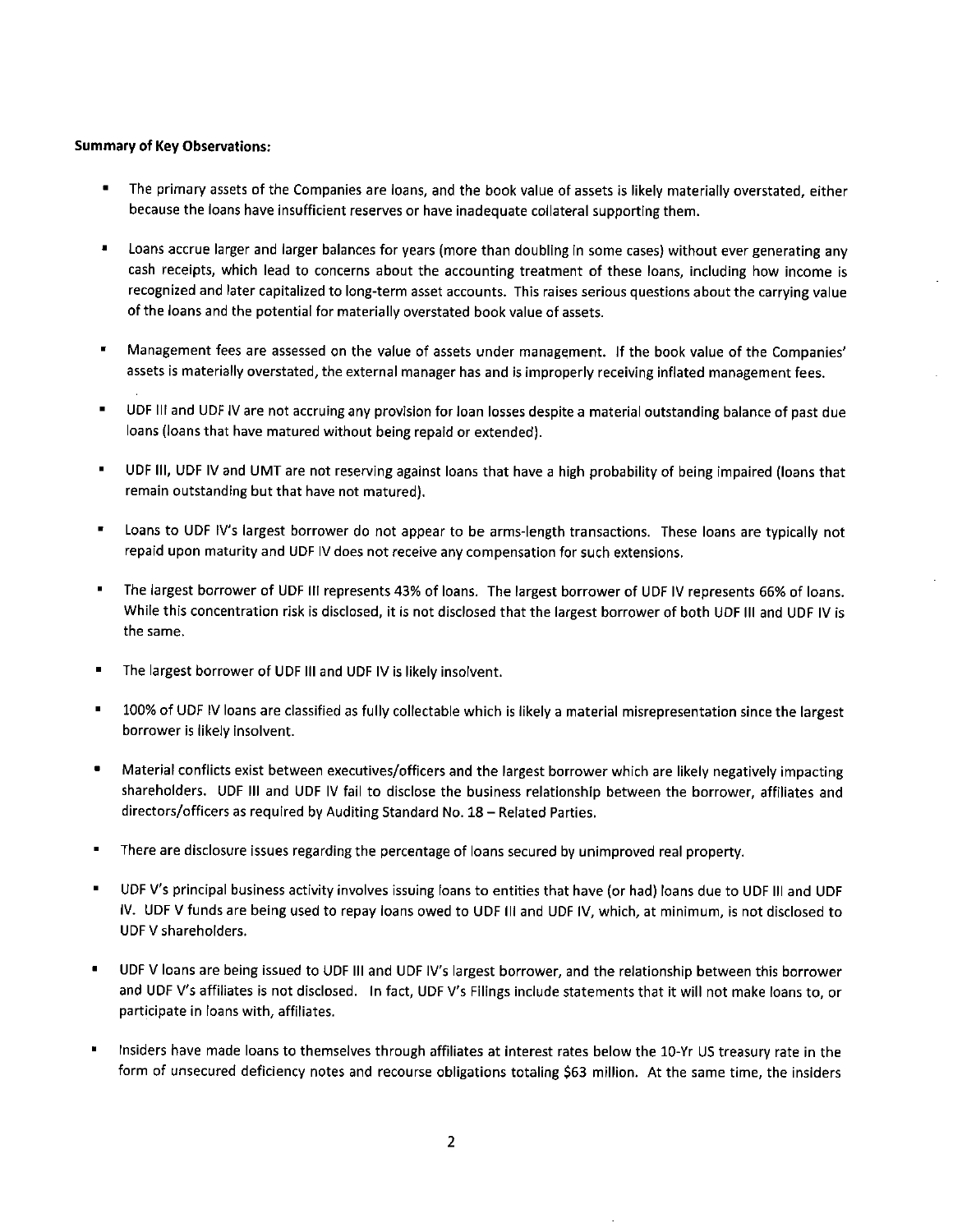lend to themselves at an interest rate of 1. 75% to the detriment of shareholders while the same form of unsecured deficiency notes to non-affiliated parties bear interest at 14%.

### **Specific Issues and Examples**

- 1) Loans issued by UDF IV have matured without being repaid or extended and should be considered impaired based on the disclosures provided in the 10-Qs filed for the quarters ended September 30, 2015, June 30, 2015, March 31, 2015 and the 10-K filed for the fiscal year ended December 31, 2014, which Whitley Penn audited. Despite the status of these loans, UDF IV has not accrued any reserves against the loans. How has Whitley Penn gained comfort regarding valuation of these assets in the financial statements?
- 2} Six UDF IV loans related to the same borrower have matured without being extended or repaid based on disclosures in the 10-Q filed for the quarter ended September 30, 2015. This borrower accounts for approximately 10% of UDF IV's total loan assets and has past due loans owed to UDF Ill that represent approximately 25% of UDF Ill's portfolio. The impact of this borrower would seem to be material as it is the second largest "non-affiliated" borrower of both UDF Ill and UDF IV. Has Whitley Penn questioned management about why UDF IV has not reserved against these loans or disclosed that its affiliate, UDF Ill, has significant exposure to the same borrower and also has loans that are similarly past due. Has Whitley Penn considered whether the circumstances of these loans and this borrower are material to the financial conditions of UDF Ill and UDF IV?
- 3) Most lending institutions typically accrue a provision for loan losses in the normal course of business based on historical loss rates. UDF Ill and UDF IV regularly accrued provisions for loan losses through the fiscal year ended December 31, 2014. Based on the 10-Qs filed for the quarters ended March 31, 2015, June 30, 2015, and September 30, 2015, UDF Ill and UDF IV have not recorded any provisions for loan losses in the consolidated statement of income for the first nine months of 2015. They have not accrued even the "normal course" provision for loan losses despite having a significant balance of outstanding loans come due without being extended or repaid. Has Whitley Penn questioned management regarding (i) why UDF Ill and UDF IV have not accrued provisions for loan losses in 2015 or (ii) whether UDF Ill and UDF IV are adequately reserved in light of the significant balance of loans that came due without being repaid or extended?
- 4) A material number of UDF IV loans accrue interest, do not generate any cash (according to company disclosures not current pay} and are repeatedly extended upon maturity. Based on disclosures in the 10-Ks for the fiscal years ended December 31, 2012, December 31, 2013 and December 31, 2014, the outstanding balances of some of these loans have doubled during the 3-5+ year periods that they have been outstanding *without ever generating any cash.* None of the loans that share these characteristics have been reserved against according to UDF IV's financial disclosures for these periods. This is evidenced by the fact that the ending balance of the "allowance for loan losses" for loans individually evaluated for impairment was zero based on the disclosures in UDF IV's 10-Q filed for the quarter ended September 30, 2015. How has Whitley Penn gained comfort with UDF IV's stated value of these loans at the accrued balance given the pattern of non-payment? Has Whitley Penn considered whether loans of this nature should be reserved against?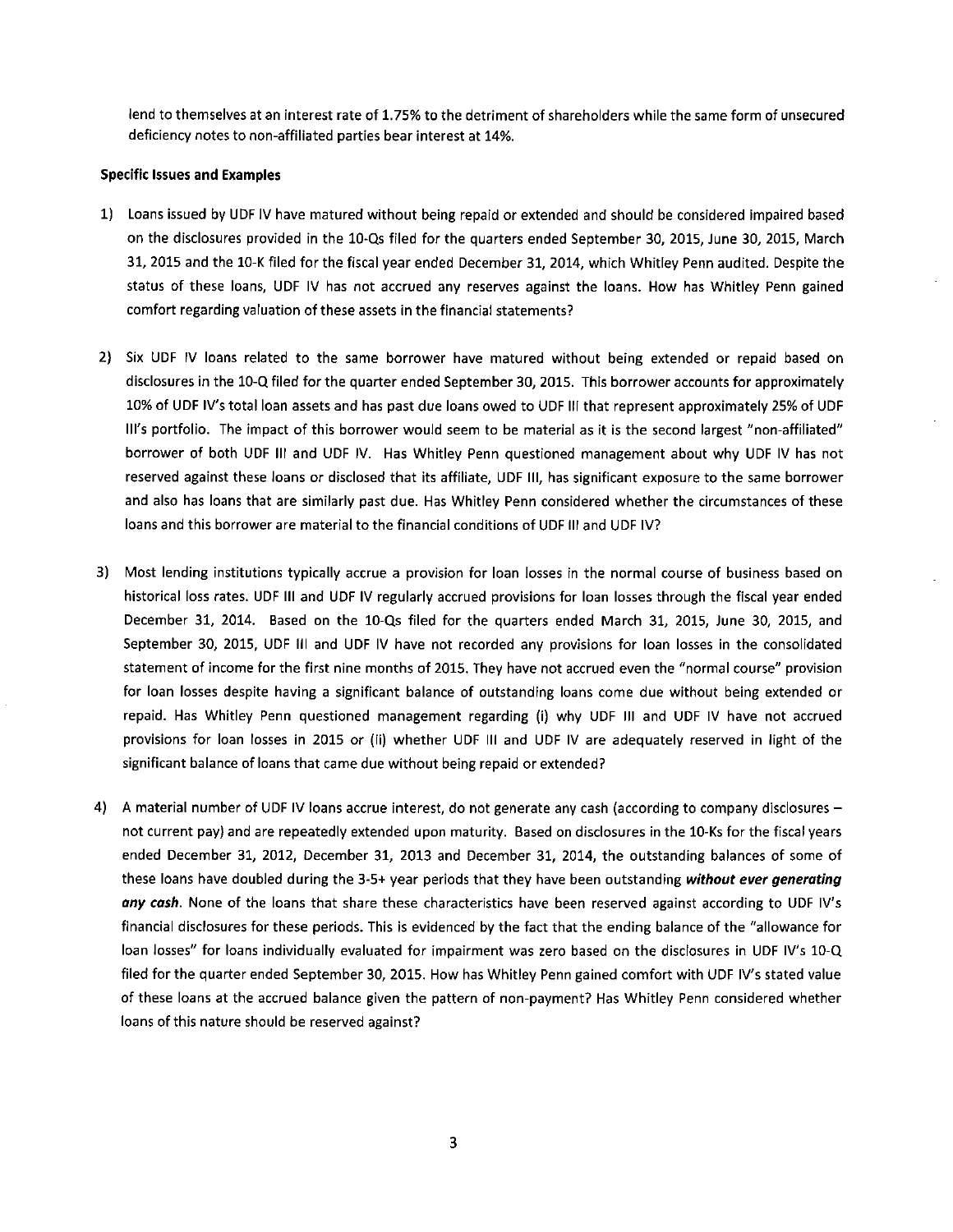- 5) The CEO of UDF IV was added to the "Dallas Regional Board" of the UDF IV's largest creditor bank in January 2014 according to a press release by the bank. Has the effect of this insider relationship been questioned or discussed with management? Has Whitley Penn considered whether this relationship should be disclosed to shareholders?
- 6) Three loans issued to UDF IV by banks had matured without being extended or repaid as of the filing of its 10-Q for the 2<sup>nd</sup> quarter 2015. These loans were owed by UDF IV to two banks, including the bank that UDF IV's CEO was on the Dallas Regional Board. At the time of the 2<sup>nd</sup> quarter 10-Q filing, UDF IV disclosed that it was "currently negotiating an extension." These loans were extended at some point in the 3<sup>rd</sup> quarter 2015 according to the 10-Q filing. Understanding that Whitley Penn does not (and did not) audit the  $2^{nd}$  quarter financials, does Whitley Penn have any reason to believe that UDF IV was, at any time, in technical default or otherwise not in compliance with its credit facilities? Do any of the other publicly-traded companies that Whitley Penn audits (and that are in good financial standing) typically allow maturity dates of credit facilities to pass without either repaying the loan, receiving a waiver in advance or entering into a loan modification in advance? Is Whitley Penn aware of any material facts related to the negotiation of the extension of the credit facilities that would have resulted in the delay of UDF IV receiving extensions? Does Whitley Penn believe that UDF IV adequately disclosed the facts as it relates to the status of its credit facilities?
- 7) UDF Ill had \$390mm of assets and \$10mm of debt as of the quarter ended June 30, 2015, and it consistently discloses that it has not made payments on its debt in a timely manner. As disclosed in the 10-Q filed for the quarter ended June 30, 2014, UDF Ill obtained a waiver "for the late payment in July 2014 of the June 2014 required principal payment and will resume making the quarterly principal payments in accordance with the terms of the Term Loan in September 2014." In the subsequent 10-Q filed for the quarter ended September 30, 2014, UDF Ill disclosed that it "obtained an extension ... for the September 2014 required principal payment to December 21, 2014 and will resume making the quarterly principal payments in accordance with the terms of the Term Loan at that time." Continuing this pattern, in the 10-Q filed for the quarter ended March 31, 2015, UDF Ill disclosed that the lending bank had "waived any default in connection with the late payment of the required principal payment on March 21, 2015." Why does UDF Ill struggle to make \$1.25mm quarterly amortization payments on its debt if it has \$390mm of assets in the form of interest bearing loans? Does Whitley Penn have any reason to believe that UDF Ill is not in good financial standing? Does Whitley Penn have any reason to believe there is doubt about the entities ability to continue as a going concern?
- 8) The largest borrower of both UDF III and UDF IV is the same. This borrower accounts for 43% and 66% of the total loan balances for UDF Ill and UDF IV, respectively, according to 10-Qs for the quarter ended June 30, 2015. This borrower defaulted on a 2<sup>nd</sup> lien loan owed to UDF IV in June 2015 as well as a 1<sup>st</sup> lien owed to a senior lender according to deed records filed with Denton County. The appointment of substitute trustee was executed June 10, 2015, and was filed in Denton County. This document outlined that "Default has been made in the payment of the indebtedness secured by the Deed of Trust" and that "Beneficiary hereby requests the Substitute Trustee to sell the property described in the Deed of Trust." The senior lender effectively moved to enforce the deed and sell the land in order to be repaid by the proceeds of the sale. Given the materiality of this borrower to the financial condition of UDF Ill and UDF IV, has Whitley Penn questioned management about the solvency of this borrower and the implications to UDF Ill and UDF IV if this borrower is or becomes insolvent? If the borrower is insolvent, assets are likely materially overstated in the financial statements.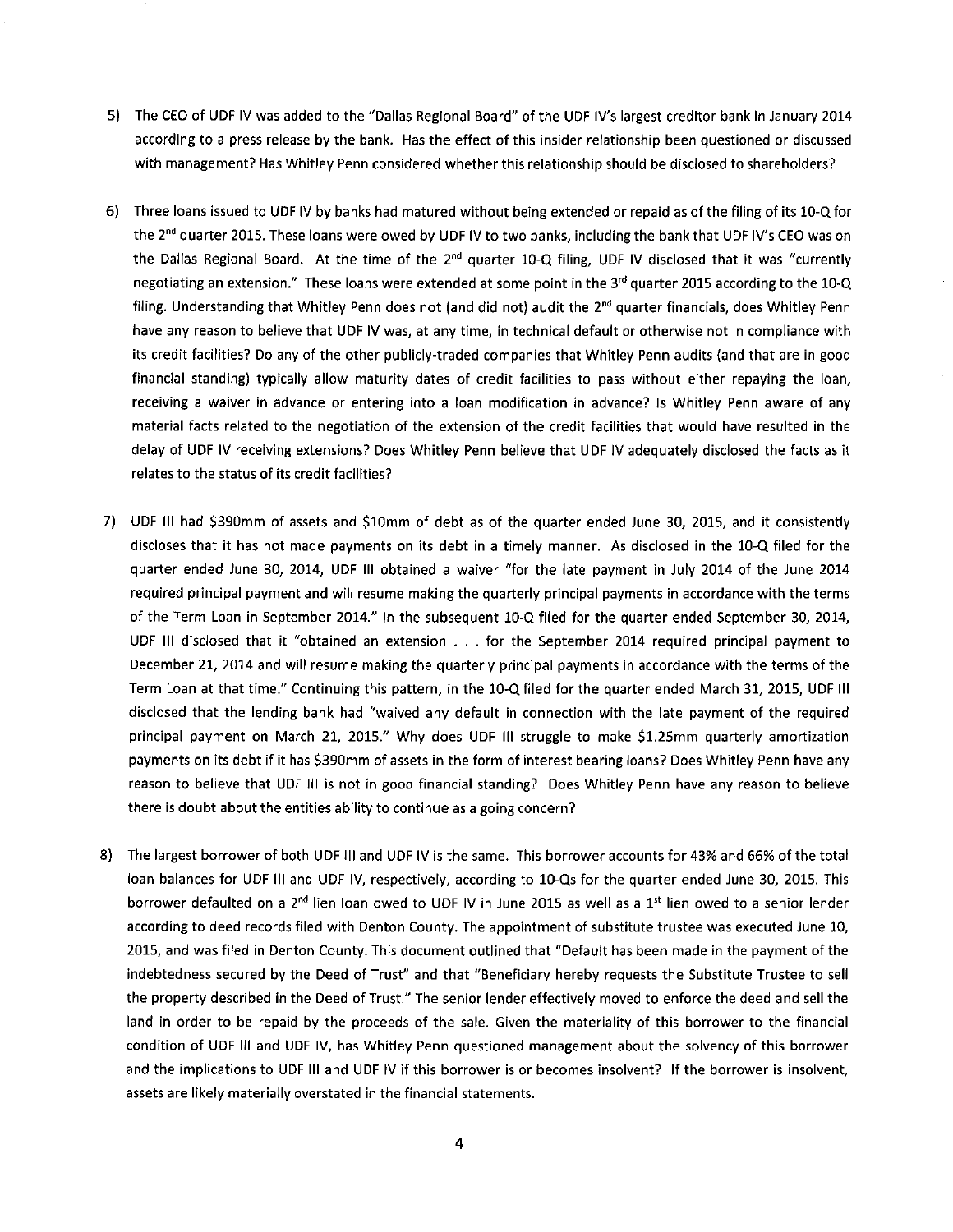- 9) Why has the full extent of the relationship between UDF Ill and UDF IV's largest borrower not been disclosed to their shareholders as required by Auditing Standard No. 18, Related Parties? Below are examples that highlight the relationship between borrower and lender that are outside the typical relationship of a borrower and lender:
	- a. The CEO of UDF Ill and UDF IV and the CEO of the largest borrower at one time (if not currently) jointly owned an entity that owned a private jet. Public records show that both, in the past, were members of the Texas limited liability company G-111 N77BT, LLC. **This was not disclosed in UDF** *Ill* **or UDF IV's Filings.**
	- b. UDF l's 2014 financials, which were attached as an exhibit to UMT's 10-K filed with the SEC for the fiscal year ended December 31, 2014 (exhibit 99-2), disclosed that there was a 50/50 partnership formed between UDF I and an entity controlled by UDF Ill and UDF IV's largest borrower for the purpose of acquiring "finished home lots in Lakeway, Texas." **This was not disclosed in UDF** Ill **or UDF IV's Filings.**
	- c. The largest borrower and a private affiliate of UDF Ill and UDF IV, United Development Fund Land Opportunity Fund (UDF LOF), have a partnership through which a Dallas high-rise condominium building (The Stoneleigh) is owned. UDF IV has also issued a loan to the same entity that owns the high-rise. While it was disclosed that UDF IV issued a loan to an affiliate and that that affiliate is partially owned by UDF LOF, **it was not disclosed in UDF** Ill **or UDF /V's Filings that UDF** Ill **and UDF IV's largest borrower also owns an economic interest in the high rise.** The borrower's website suggests this and a search of the legal entity, Maple Wolf Stoneleigh, LLC, on the Texas Comptroller of Public Accounts website confirms that an entity controlled by UDF Ill and UDF IV's largest borrower is one of the members of the LLC.

While these are just a few examples that have been identified through public records, it appears that the relationship between lender and borrower goes far beyond that of a typical lender and borrower. Is Whitley Penn aware of these outside business dealings? If so, why have the full facts regarding the relationship between lender and borrower not been disclosed to the shareholders of UDF Ill and UDF IV? **This borrower accounts for 43% of outstanding loans issued by UDF** *Ill* **and 66% of outstanding loans issued by UDF IV as of June 30, 2015, accounting for outstanding indebtedness owed by this borrower to UDF** Ill **and UDF IV of approximately \$585 million combined.** In Whitley Penn's opinion, has this relationship affected the decisions to extend this borrower's loans without compensation being paid to the relevant funds or how assets have been marked as fully collectable?

10) UDF IV issued a loan to its largest borrower during the fiscal year ended December 31, 2011. The primary intended use of the loan proceeds was to acquire two loans that UDF I, itself, had defaulted on according to the loan agreement between UDF IV and its largest borrower (see Exhibit 10-1 to UDF IV's 10-Q for the quarter ended September 30, 2011). Following the issuance of the UDF IV loan, this borrower agreed to pay \$8 million to UDF I as part of a "profits interest agreement" in consideration for "advisory services and assistance" with the property securing UDF IV's loan. The payments were made by UDF IV's borrower, and UDF I recognized the income during the fiscal years ending December 31, 2011, and December 31, 2012. These disclosures were made in UDF I financials that were included as an exhibit to United Mortgage Trust's 10-K filed for the fiscal year ended December 31, 2012 (see Exhibit 99-2). When UDF I originally defaulted on the two loans, a substitute trustee was appointed to enforce the deed; however, while the loans were in default, the substitute trustee never foreclosed. The substitute trustee filed two "Substitute Trustee's Deed and Bill of Sale", the first on November 1, 2011, and the second on February 7, 2012, evidencing both the amount for which the Substitute Trustee sold the defaulted notes and the entity to which the notes were sold in the public records of Rockwall County, Texas. The amount that UDF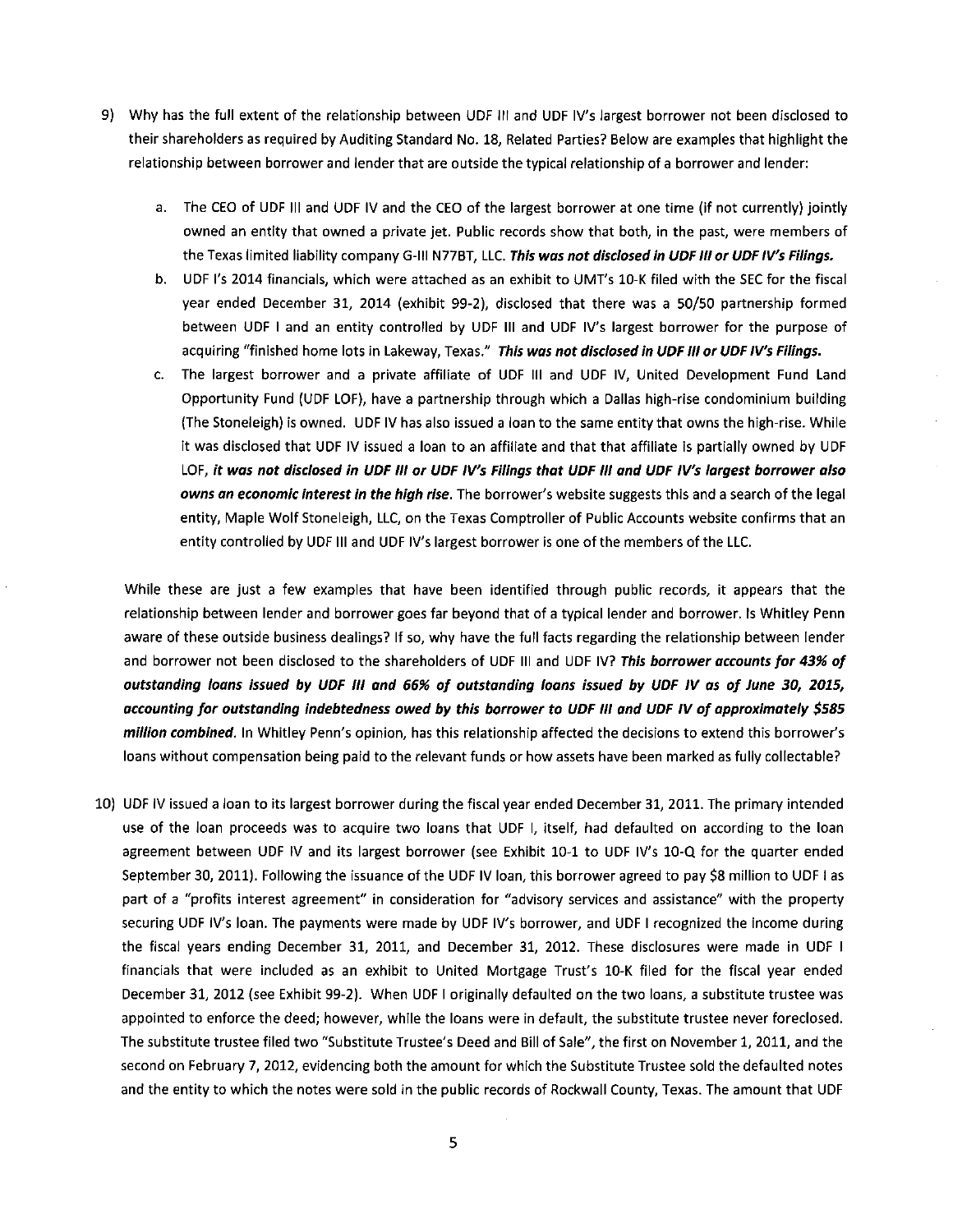IV lent to its largest borrower was far in excess of the amount required to buy the notes from the Substitute Trustee. The excess amount was, however, *more than sufficient to cover the amount paid by UDF IV's borrower to UDF* I. *Based on UDF* I *and UDF IV's disclosures as well as the public property records, it appears that UDF IV funds were in essence used to pay UDF* I *and its private limited partners.* The loans which UDF I originally defaulted on were significantly impaired, the lending bank failed and the FDIC was appointed as receiver. Why were the details of this insider transaction not fully disclosed? Whitley Penn audits United Mortgage Trust and UDF IV and as a result, had access to all of this information. Why were the details of this insider transaction not disclosed to UDF IV shareholders? Is Whitley Penn aware of whether UDF IV funds were used to pay UDF I and not disclosed? Did Whitley Penn review the profits interest agreement? Was this an arms-length transaction? What "advisory services" and "assistance" were provided to justify the payment? If the same individuals manage UDF I and UDF IV, how was it determined that UDF I provided the services rather than UDF IV? Why did this payment accrue to the benefit of UDF I and its private limited partners rather than to UDF IV and its public shareholders, in general, but also specifically considering that UDF I could not repay the original lending bank on the loans in question?

11) As disclosed in the 10-K filed for the fiscal year ended December 31, 2014, UDF IV issued a loan to a homebuilding group, the proceeds of which were used to acquire a separate homebuilding group. The acquiring homebuilding group that received the loan was 75% owned by directors and officers of UDF IV (as disclosed). As such, directors and officers of UDF IV are now creditors of UDF IV via the loan to the homebuilding group which the directors and officers own. The directors and officers who own the homebuilding group also owe deficiency notes to United Mortgage Trust (an affiliate of UDF IV) through UMT Holdings (UMTH). According to SEC disclosures, a deficiency note arises "if the borrower or the Company [United Mortgage Trust] foreclosed on property securing an underlying loan, or *if the Company foreclosed on property securing a purchased loan, and the proceeds from the sale were insufficient to poy the loan in full,* the originating company had the option of (1) repaying the outstanding balance owed to the Company associated with the underlying loan or purchased loan, as the case may be, or *(2) delivering to the Company an unsecured deficiency note in the amount of the deficiency."* This appears to imply that a deficiency note is a realized loss, but is not extinguished and continues to remain an obligation of the original counterparty, in this case UMTH, an affiliate of UMT. UMTH is owned by 10 limited partners according to UMT disclosures in its 10-K filed for the fiscal year ended December 31, 2014. The same directors and officers of UDF IV that own a majority of the homebuilding group (previously mentioned) also own a majority of UMTH according to disclosures in UDF IV's 10-K filed for the fiscal year ended December 31, 2014. UMTH's principal asset is the fee stream generated by UDF IV (and UDF 111, UDF V and UMT) to the respective external management entities. *The unsecured deficiency notes (e.g. realized losses) bear interest at 1.75% (to the benefit of UMTH*  insiders and to the detriment of UMT shareholders) while the 10-year US Treasury currently yields 2.32%. In contrast, similar UMT deficiency notes owed by non-related parties to UMT bear interest at 14%. Why do insiders borrow at 1.75% when third parties borrower at 14%? Given Whitley Penn is the auditor of both UDF IV and UMT, it should be aware of both arrangements with the insiders. Has Whitley Penn considered whether the full extent of insider lending relationships between directors and officers and affiliates should be disclosed in accordance **with**  Auditing Standard No. 18, Related Parties? Has Whitley Penn determined that these lending relationships do not create conflicts of interest that otherwise would need to be disclosed?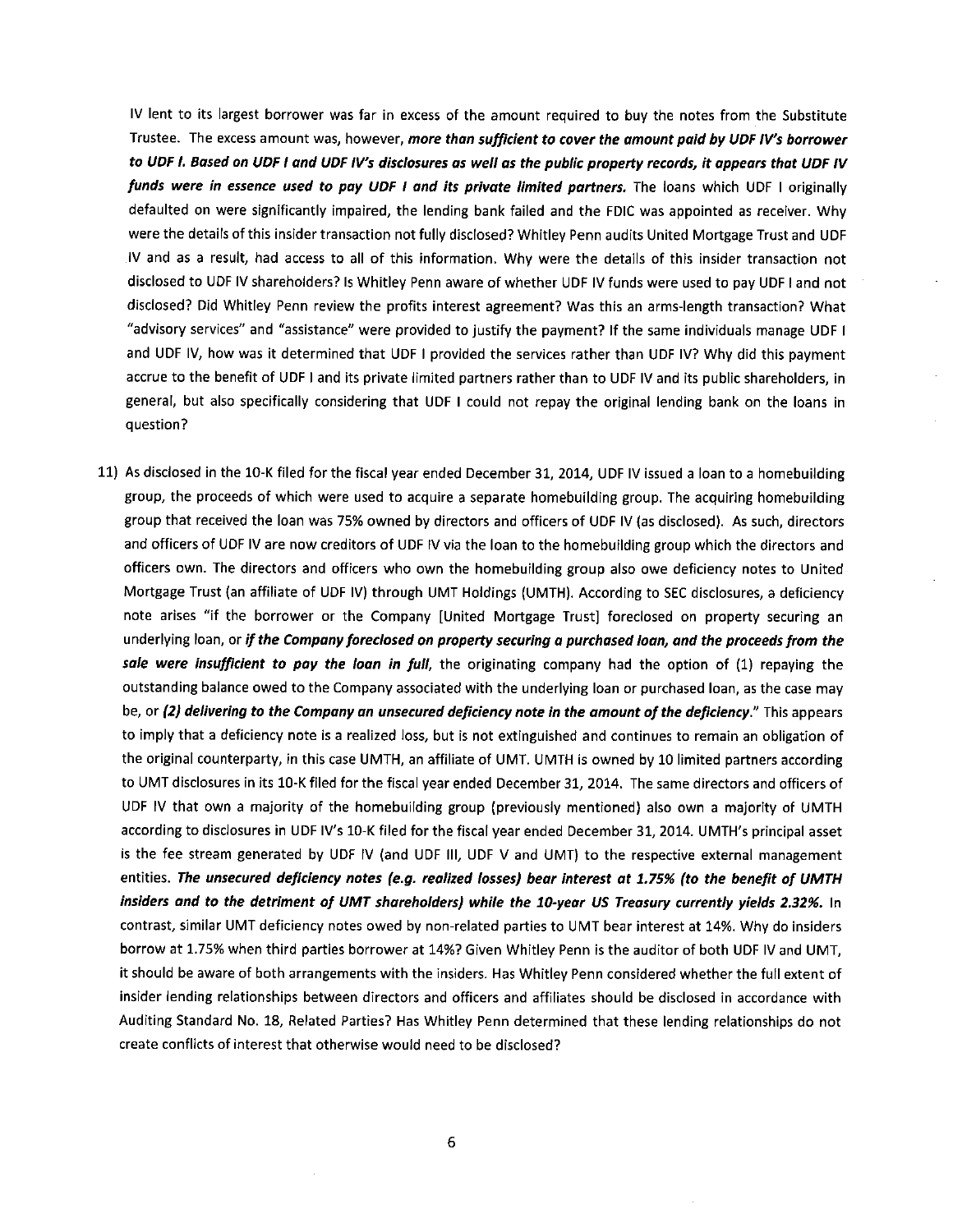- 12) Several loans are secured by undeveloped land, that remains undeveloped land years after these loans were issued (2, 3, 5, 10 years in some cases). UDF IV discloses in its 10-K filed for fiscal year end December 31, 2014, that, while it *may* invest in loans secured by unimproved real property, **it** *has not* invested in loans secured by unimproved real property. Unimproved real property is defined by UDF IV as land that has no construction in process or no development or construction on such land is planned in good faith to commence within one year. If there are loans that are secured by unimproved real property 3 and 5 years after the loan was originated, how is this not materially misleading? *These loans do not generate any cash, but do accrue larger and larger balances each quarter.* How is income being recognized for loans of this type that share these characteristics? Do the loans have PIK features where interest is capitalized into the loan balance? If so, are these activities treated as financing activities in the Statement of Cash Flows and are the non-cash transactions appropriately disclosed? Further, the loans in question are typically 2<sup>nd</sup> lien loans (presumably development loans) that are subordinate to 1<sup>st</sup> lien bank loans (presumably acquisition loans). If there are  $1<sup>st</sup>$  lien bank loans and  $2<sup>nd</sup>$  lien UDF IV loans secured by the same property and there is not any horizontal or vertical development, where did the tens of millions of dollars that were originally lent go? Is Whitley Penn aware of loans of this nature? Is Whitley Penn concerned at all that loan proceeds may have been misappropriated? Has Whitley Penn questioned management about the status of the underlying collateral, and why such collateral remains raw land and has not been improved multiple years after receiving loans that bear interest at 13%?
- 13) The theme of loans secured by unimproved property is a consistent one. When these loans are sold by and between affiliates, it should raise a significant red flag for any auditor, especially in light of Auditing Standard No. 18, Related Parties, which was issued in June of 2014. According to a disclosure in UDF IV's 10-K for the fiscal year ended December 31, 2014, UDF IV acquired a "participation interest ... in a 'paper' lot loan from UDF Ill" to the largest borrower of UDF Ill and UDF IV on June 30, 2010. The UDF IV disclosure explains that the paper lot loan is secured by a pledge of equity rather than a real property lien, effectively subordinating UDF IV's loan to all real property liens. As UDF Ill was the initial originator of this loan, it also has a disclosure regarding the same loan. The UDF Ill disclosure in the 10-K for the fiscal year ended December 31, 2014 explains that UDF Ill originated an \$8.1 million loan to its largest borrower in September 2009 and the loan bears interest at 15%. UDF Ill also discloses that it no longer holds any economic interest in the loan that it originated to the borrower. *While UOF IV discloses that it acquired a ''participation interest" in UOF Ill's loan, UOF IV does not disclose that UOF IV acquired 100% of the loan from its affiliate.* Whitley Penn is the auditor for UDF Ill and UDF IV and should have had access to all of this information. Has Whitley Penn questioned management about why this loan was sold by UDF Ill to UDF IV, and why it has not been disclosed to UDF IV shareholders that UDF IV acquired 100% of the loan? How was it determined that this loan was an appropriate investment for UDF IV shareholders, but no longer an appropriate investment for UDF Ill shareholders? How was the market value of the loan determined at the time of the affiliate transaction? Did the external manager (management) receive origination fees for the origination of the same loan twice, once through UDF Ill and once through UDF IV? According to UDF IV's 10-Q filed for the quarter ended September 30, 2015, the outstanding balance of this loan is \$17.8 million (vs. \$8.1 million original principal balance when UDF Ill originated the loan). The underlying collateral is described as 401 acres (undeveloped) and 10 finished lots (developed) in Rockwall County, Texas. As such, the collateral appears to be almost exclusively undeveloped land *six years after the loan was originally issued after the loan balance has more than doubled and after the loan was transferred between affiliates (with different public shareholder groups).* All the while the loan has continued to accrue interest at 15%. The loan has been modified and extended four times. Has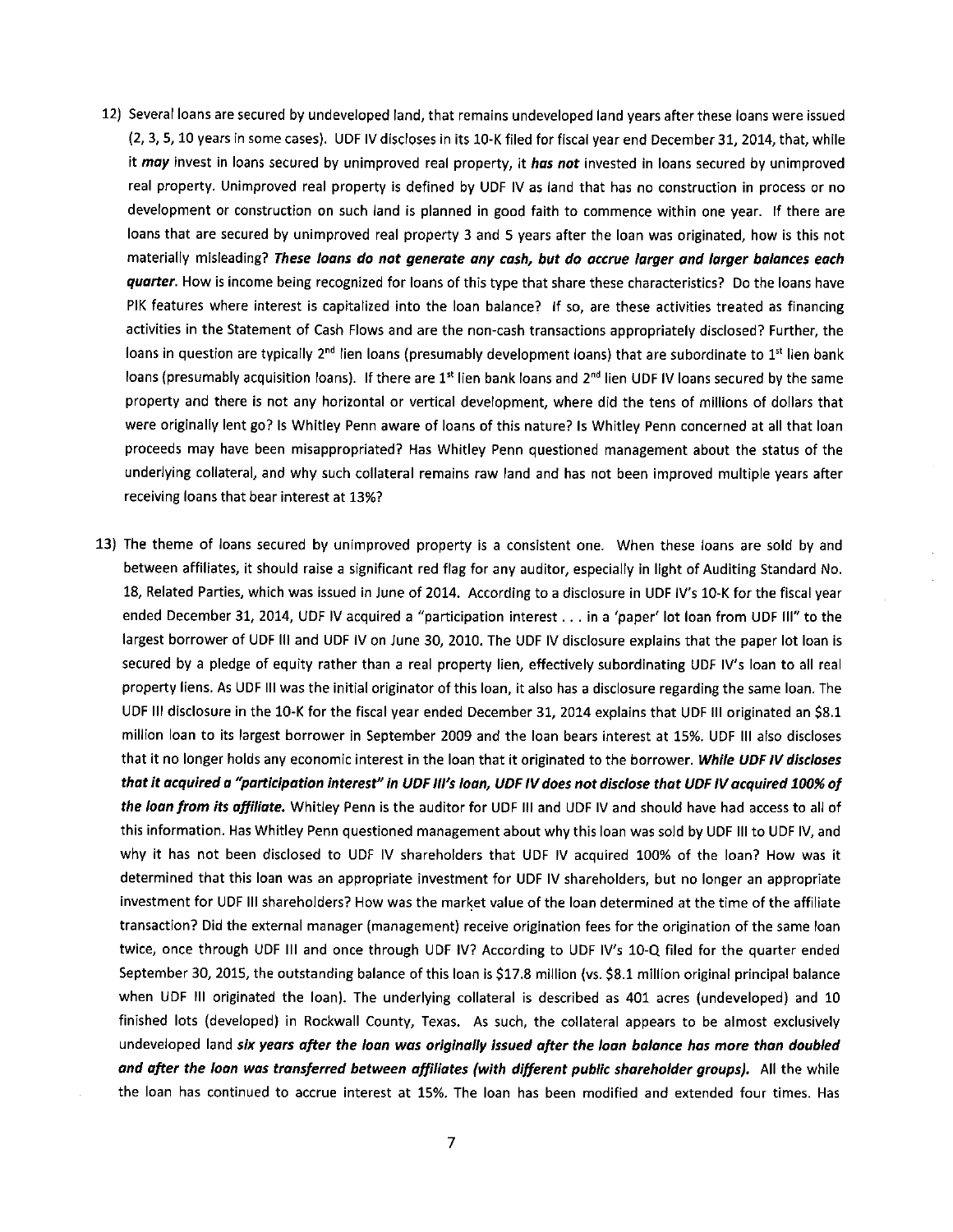Whitley Penn reviewed the facts and circumstances of this loan or opined on management's determination that full collectability of this loan is considered probable? How has Whitley Penn gained comfort that the carrying value of this subordinate loan is supportable? **UDF IV has recognized \$5.4 million of cumulative current income** related to this loan for the fiscal years ending December 31, 2013 and December 31, 2014 as well as the nine months ended September 30, 2015. **UDF IV has disclosed less than \$1 million of cash receipts attributable to this loan implying that the vast majority of all income recognized is non-cash.** Is Whitley Penn comfortable that the loan assets and related income are not misstated? Periodically, the accrued interest receivable balance is transferred to loan balance, which is mechanically how the loan balance has doubled. Is this reflected as a financing activity in the Statement of Cash Flows? Is the non-cash transaction appropriately disclosed? As a REIT, UDF IV is required to distribute at least 90% of its taxable income to shareholders in order to maintain its taxable status as a REIT. Conceptually, given that a significant number of loans increase in size, but do not generate cash, has Whitley Penn considered how UDF IV funds the required distributions to its shareholders since a large portion of the current income is non-cash?

- 14) **UDF** I **originated a 2***nd* **lien loon to the largest individual borrower of UDF** Ill **and UDF IV** (current as of September 2015) in 2004 according to deed records filed with Denton County, Texas. This loan was secured by land in Denton County. **UDF** *Ill* **originated a 2***nd* **lien loan in 2007 to the same entity, secured** *by* **the same piece of land** (verified by comparing the legal description of the land in the respective deeds filed with the county). The financial (and housing) crisis and the great recession followed over the years subsequent to the origination of the UDF Ill loan. Throughout this period, the land securing the loan was never developed. The loan was modified and increased by UDF Ill in 2009, 2012, and 2014, throughout the recession and into the recovery. The land remained undeveloped throughout this period, and the borrower's own website describes the status of the development as "raw land." In **June 2015, UDF V originated a new loan to the same borrower, secured by the same land.** The proceeds of the UDF V loan were used to repay the loan owed to UDF Ill according to the borrower's statement that was filed with the deed of trust in Denton County. UDF V filed an 8-K on June 11, 2015 announcing that it had originated this loan, which it disclosed was subordinate to a senior loan that remained outstanding. Seven months following the origination of the new UDF V loan that bears interest at 13%, **there are still no signs of construction at the development site.** UDF V did not disclose that the entity receiving the loan was the single largest borrower of both UDF Ill and UDF IV or that UDF Ill had a loan outstanding to the same entity at the time the new loan was issued by UDF V. Whitley Penn is the auditor of both UDF Ill and UDF V. Has Whitley Penn considered whether this information would be relevant to an investor in UDF V and whether it should be disclosed as required by Auditing Standard No. 18, Related Parties? Has Whitley Penn questioned management as to why the collateral for a 2<sup>nd</sup> lien development loan remains undeveloped land 10 years after UDF I originated a loan and 8 years after UDF Ill originated a loan? Does Whitley Penn consider whether transactions such as this loan are arms-length, market transactions when forming its opinion as to the accuracy of financial statements and marking of assets? How has Whitley Penn gained comfort that the carrying value of this loan is not overstated?
- 15) As has previously been discussed, UDF Ill has had issues making small \$1.25 million quarterly amortization payments on its lone \$15 million credit facility that has \$10 million outstanding. A portion of the credit facility is a term loan with the remaining portion structured as a line of credit. According to disclosures in UDF Ill's 10-Q filed for the quarter ended March 31, 2015, the "line of credit matures on June 21, 2015". According to disclosures in UDF Ill's 10-Q filed for the quarter ended June 30, 2015, UDF Ill entered into a loan modification and extension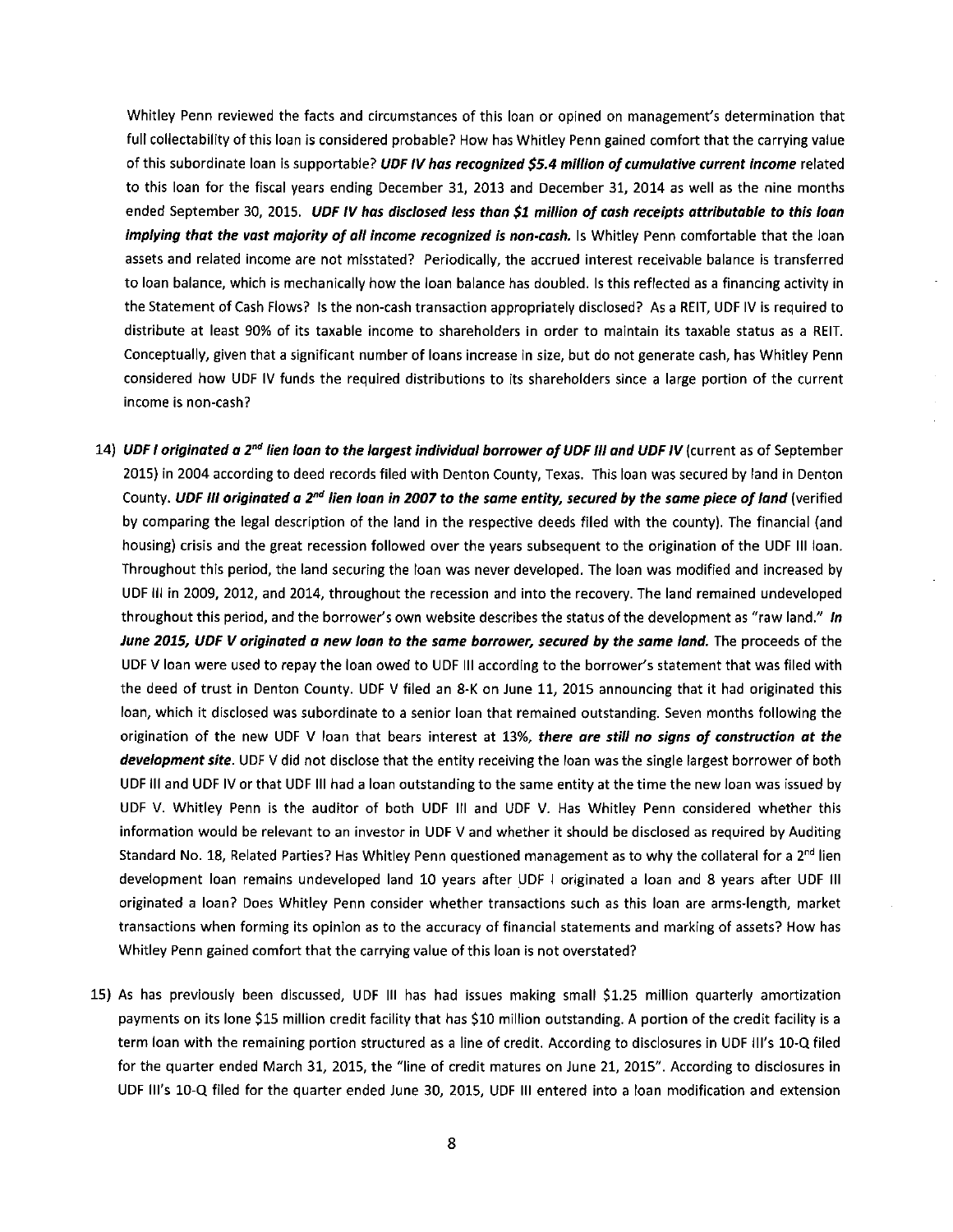agreement with its lender in June 2015 which "extended the due date of the June 21, 2015 quarterly principal payment to September 10, 2015 ... the Line of Credit, as amended, matures on September 21, 2015." The end result was an extension of both principal amortization payments on the term loan and the maturity of the line of credit from June 2015 to September 2015. Given UDF V originated a loan in June 2015 that was used to repay the loan owed to UDF Ill by UDF Ill's largest borrower, is Whitley Penn at all concerned that UDF V funds were used by UDF Ill directly or indirectly to make payments due on its credit facilities? As the independent registered public accounting firm for both UDF Ill and UDF V, Whitley Penn should have had access to all of this information and financial activity.

- 16) In continuation of the previous set of questions, UDF V specifically discloses in its S-11, filed with the SEC on February 26, 2014, that it "will not make loans to, or participate in real estate investments with, or provide credit enhancements for our affiliates or affiliates of our co-sponsors, our advisor entities or our asset manager, including other United Development Funding funds." *Based on its disclosures, UDF V has only issued seven loans to date; it is not disclosed that of the seven loans, four have been issued to UDF Ill and UDF IV's largest borrower.* A search for the entities that have received loans from UDF V on the website for the Texas Comptroller of Public Accounts (taxable entity search) shows that this is the case. Further, not only have the loans been issued to UDF Ill and UDF IV's largest borrower, but each of the four loans was issued to an entity that previously (and at the time of issuance) had a loan outstanding due either to UDF Ill or UDF IV. In the specific loan example detailed above, the public records actually show that UDF V funds were used to repay UDF Ill. It appears that this is also the case for the other loans to UDF Ill and UDF IV's largest borrower based on the fact patterns. As such, it appears that the principal function of UDF V, to date, has been to provide loans to repay UDF Ill and UDF IV for older loans at the expense of UDF V shareholders. Whitley Penn is the auditor for UDF Ill, UDF IV and UDF V. As such, Whitley Penn should be familiar with the entities that have received loans from multiple UDF entities. In its review, does Whitley Penn question whether these are arms-length transactions? Is Whitley Penn aware of UDF V loan proceeds being used to repay UDF Ill and UDF IV loans? Has Whitley Penn questioned management as to the accuracy of the UDF V disclosure that states that UDF V will not make loans to or participate in investments with affiliates or whether its actions are consistent with the spirit of the disclosure? Has Whitley Penn considered whether not disclosing the relationship of this borrower to its affiliates (UDF Ill and UDF IV) is a material omission from UDF V's financial statements? Does Whitley consider this to be a concentration issue that needs to be disclosed?
- cc:

Phillip K. Marshall, Independent Trustee, Chairman of Audit Committee, United Mortgage Trust J. Heath Malone, Independent Trustee Steven J. Finkle, Independent Trustee William M. Kahane, Trustee Eustace W. Mita, Independent Trustee Bobby Ray, Trustee Charles M. Gillis, Independent Trustee Michele A. Cadwell, Independent Trustee Roger C. Wadsworth, Independent Trustee Leslie J. Wylie, Independent Trustee Hollis **M.** Greenlaw, Chairman of the Board of Trustees and CEO UDF IV